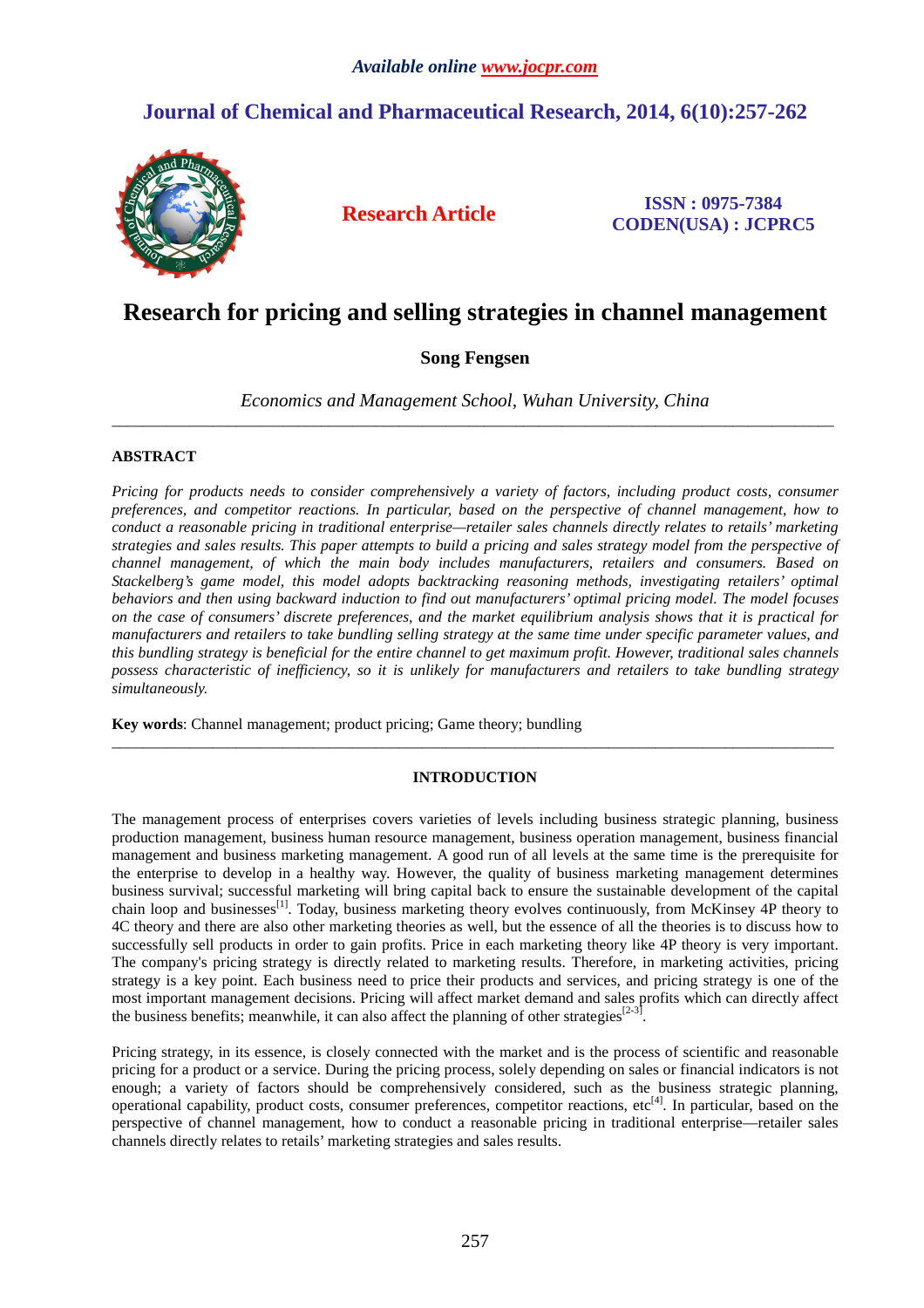### **Related Work**

Based on the perspective of the maximum manufacturers profits, Bikram et.al (2007)assumed the amount of returned merchandise as the random variable in direct selling mode, analyzed refund policies and pricing strategies for reverse logistics<sup>[5]</sup>. Based on a two-stage pricing methods, Eckalbar (2010) investigated the pricing issue under the circumstances of demand uncertainty. When the demand is uncertain, manufacturers make their own production plan and determine the quantity and price before the products go into the market; when the demand uncertainty has been solved gradually, the manufacturers need to change their pricing strategies correspondingly to pursue the maximum profits<sup>[6]</sup>. Hemant (2012) called the unresolved demand uncertainty phase as the first stage, and the phase after it as the second stage<sup>[7]</sup>. George et.al (2009) investigated the pricing scheme in the form of discount contract and analyzed the game model that the scheme built up. The results showed that a simple discount strategy can improve the sales revenue of manufacturers and distributors, and the best discounts response factor can be calculated with the help of the game model to set off the reference value to analyze consumer preferences in depth<sup>[8]</sup>. To sum up, there are many forms of pricing strategy in the channel supply chain, so making a pricing strategy needs comprehensive consideration of various practical factors, including survey of the channel structure, product cost, and consumer preferences.

*\_\_\_\_\_\_\_\_\_\_\_\_\_\_\_\_\_\_\_\_\_\_\_\_\_\_\_\_\_\_\_\_\_\_\_\_\_\_\_\_\_\_\_\_\_\_\_\_\_\_\_\_\_\_\_\_\_\_\_\_\_\_\_\_\_\_\_\_\_\_\_\_\_\_\_\_\_\_*

## **Theory Model**

It assumes that the manufacturer produces both products X and Y which can be sold separately or be bundled for sale to the retailer. The manufacturer and the retailer in this model are like the leader and the follower in Stackelberg's model. The manufacturer prices X and Y based on their marginal costs plus, and the marginal cost for X and Y is  $c_x \in [0,1]$  and  $c_y \in [0,1]$  respectively; and then the retailer again marks up the price based on the

manufacturer's price to determine the final market price. When using symmetric costs,  $c = c_x = c_y$  establishes.

This model will examine the structure of two channels: one is the vertically integrated structure, namely the integration of manufacturers and retailers and the other one is the discrete structures, which means manufacturers and retailers are independent. Channel structures and sales strategies will form an important impact on marketing results.

In the MD strategy, the manufacturer will introduce the two products to the market at the price of  $k_X$  and  $k_Y$  respectively while in the MI strategy, the manufacturer will implement bundling strategy, which is to sell the products at a bundled price of  $k_{XY}$  based on the total cost  $c = c_X + c_Y$ . The manufacturer also faces the problem whether to allow the retailer to sell its bundled product separately.

The retailer purchases products from the manufacturer and then sells them to consumers. If the manufacturer does not allow the retailer to break bundled products, the retailer can only implement bundling. In this case, the retailer will mark up the manufacturer's price  $k_{XY}$  to determine the market price  $p_{XY}$ .

Consumers' reservation price for the same product has heterogeneity which may result from their personality preferences, different consumption habits or purposes for buying one product. The purpose of consumers to purchase a product is utility maximization which determines the gap between the reservation price and the market price. One consumer has different needs towards two different products, so to add up, the market's demand for the two products is also inconsistent. In the model, the different demands of the two products are attributed to different market prices.

Model analysis focuses on the impact that the differences of the structure of distribution channel, the decision of channel members and the distribution of consumers have on the marketing results. For easier analysis, the bundling strategy is applied to two types of consumers: one with discrete preferences and the other one with continuous and uniform distribution of preferences, so this paper can analyze marketing difference of bundling between consumers with two types of willingness to pay.

### **(A) Consumer Analysis**

Assuming that the consumers consist of two parts, the proportion of one part of the consumers, who hold a higher reservation price  $R_H$ , is  $\theta$  and the other part of consumers who holds a lower reservation price  $R_L$  takes  $\mu_{\text{p}}(R_H - \theta \cdot R_H)$  and  $R_L(R_H > R_L > 0)$  represent two types of reservation price respectively, the parameter  $\theta$  of different products is independent from each other.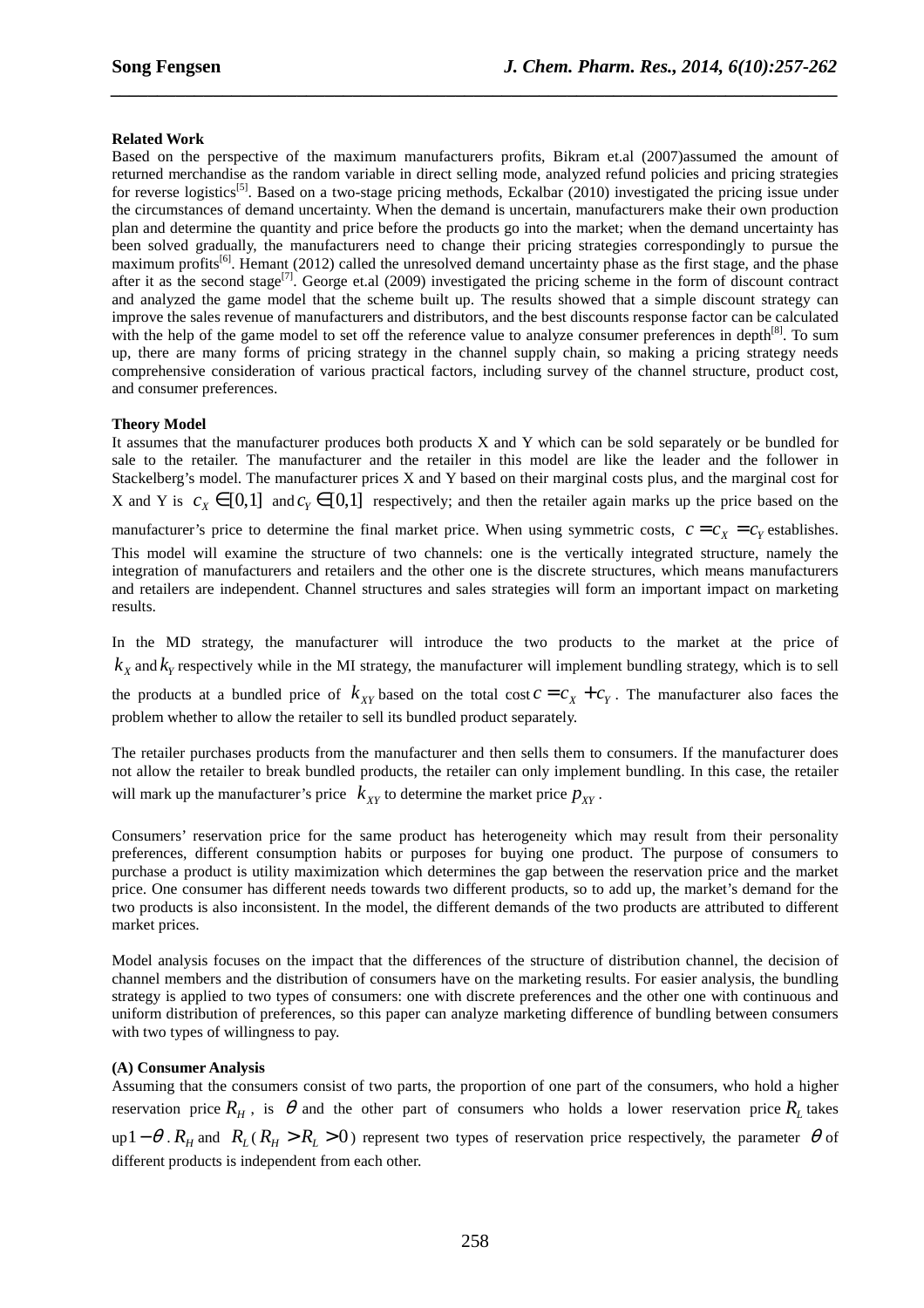Thus for the two products X and Y, the consumer can be divided into four types:  $R_H R_H \setminus R_H R_L \setminus R_L R_H$  and  $R_L R_L$ . In this case, if taking bundling strategy to price the product at  $R_H + R_L$ , consumers  $R_L R_L$  will be out while consumers  $R_{H}R_{H}$  will get the utility  $2R_{H} - (R_{H} + R_{L})$ . Bundling strategy will reduce product heterogeneity, making the demand curve flat. Whether to adopt bundling depends on tradeoff between the revenue of such bundling and the loss of losing consumers  $R_i R_j$ .

*\_\_\_\_\_\_\_\_\_\_\_\_\_\_\_\_\_\_\_\_\_\_\_\_\_\_\_\_\_\_\_\_\_\_\_\_\_\_\_\_\_\_\_\_\_\_\_\_\_\_\_\_\_\_\_\_\_\_\_\_\_\_\_\_\_\_\_\_\_\_\_\_\_\_\_\_\_\_*

In order not to lose generality, assuming that the marginal cost of the two products is equal and below  $R_L$  and the manufacturer implement a consistent pricing to the two products, the analysis of the model can be based on the backward reasoning of Stackelberg's game theory. Under the given decision-making structure of the manufacturer, the retailer has to make the decision first, so it forms the retailer's optimal reaction set to the manufacturer's behaviors; then, the decision problem for the manufacturer lies in how to maximize its interests under the given optimal reaction set of the retailer.

#### **(B) The retailer's reaction in separate channels**

The retailer can determine the market price of the products; for instance, it can employ the price of  $2R<sub>H</sub>$ .  $R_H + R_L$  or  $2R_L$  in the bundling, or it can adopt price of  $R_H$  or  $R_L$  when selling the products separately. Under different marketing strategies and pricing, there are different revenues for the retailer.

In terms of the implementation of bundled sales price  $2R_H$  , the retailer will get a proportion of  $\theta$  in both two types of consumers and its income will be  $2(R_H - k)\theta^2$ . The sales result will be the same when employing bundling at the price of  $2R<sub>L</sub>$  and selling the products separately at the price of  $R<sub>L</sub>$  because the market price is at the lowest level of the reservation price, and the retailer's revenue will be  $2(R<sub>L</sub> - k)$ . In similar way, the retailer will gain

 $2(\frac{R_H + R_L}{2} - k)\theta(2 - \theta)$ 2  $\frac{R_H + R_L}{2} - k\theta(2-\theta)$  with the implementation of bundling at the price of  $R_H + R_L$ ; the income will

 $\det(1 + \epsilon) \theta$  when the retailer sells the products separately at the price of  $R_H$ ; and if the retailer chooses not to sell, its revenue will be 0 . Thus, the retailer's sales strategy and pricing largely depends on the manufacturer's pricing, k and the parameter of consumers' structure,  $\theta$ .

Integrated channels can be regarded as a special case of separate channels, which means that a single member controls the pricing. In this case, the interests of the retailer and the manufacturer are consistent; the retailer's optimal reaction is the ultimate decision of the manufacturer. Therefore, the above analysis becomes the analysis of the manufacturer's decision process and its behavior depends on the marginal cost of the products and parameters of consumers' structure,  $\theta$ .

Based on the above analysis, we can find that for the integrated marketing channels, bundling is not always the best choice. This finding is not consistent with the previous research's conclusion that bundling is the best strategy when consumers have continuous preferences and the marginal cost of the products is relatively low. The fundamental reason is that the distribution of the consumers' reservation price is discrete in this model and in this case, the feasibility of bundling strategy depends on the relative size of the two types of consumers and the gap between their reservation prices. Therefore, if the consumer group with high reservation price is larger or their reservation price is much higher than the other type of consumers, the price level should be set at  $2R_H$  in order to gain income from consumers  $R_H R_H$  and discarding consumers  $R_L R_L$  are more favorable. Reversely, if the consumer group with low reservation price is in greater scale or their reservation price is not very different with the other type of consumers, the loss of discarding consumers  $R_L R_L$  is too much, so selling the products separately at the price of  $R_L$  is the optimal choice.

#### **(C) The manufacturer's decision in separate channels**

In separate channels, the retail's reactions can be regarded as constraints for the manufacturer's decision making. Based on the reactions of the retailer, the manufacturer chooses appropriate price and sales strategy to maximize their own profits. In the model, the manufacturer establishes anticipation of the retailer's selling behaviors to seek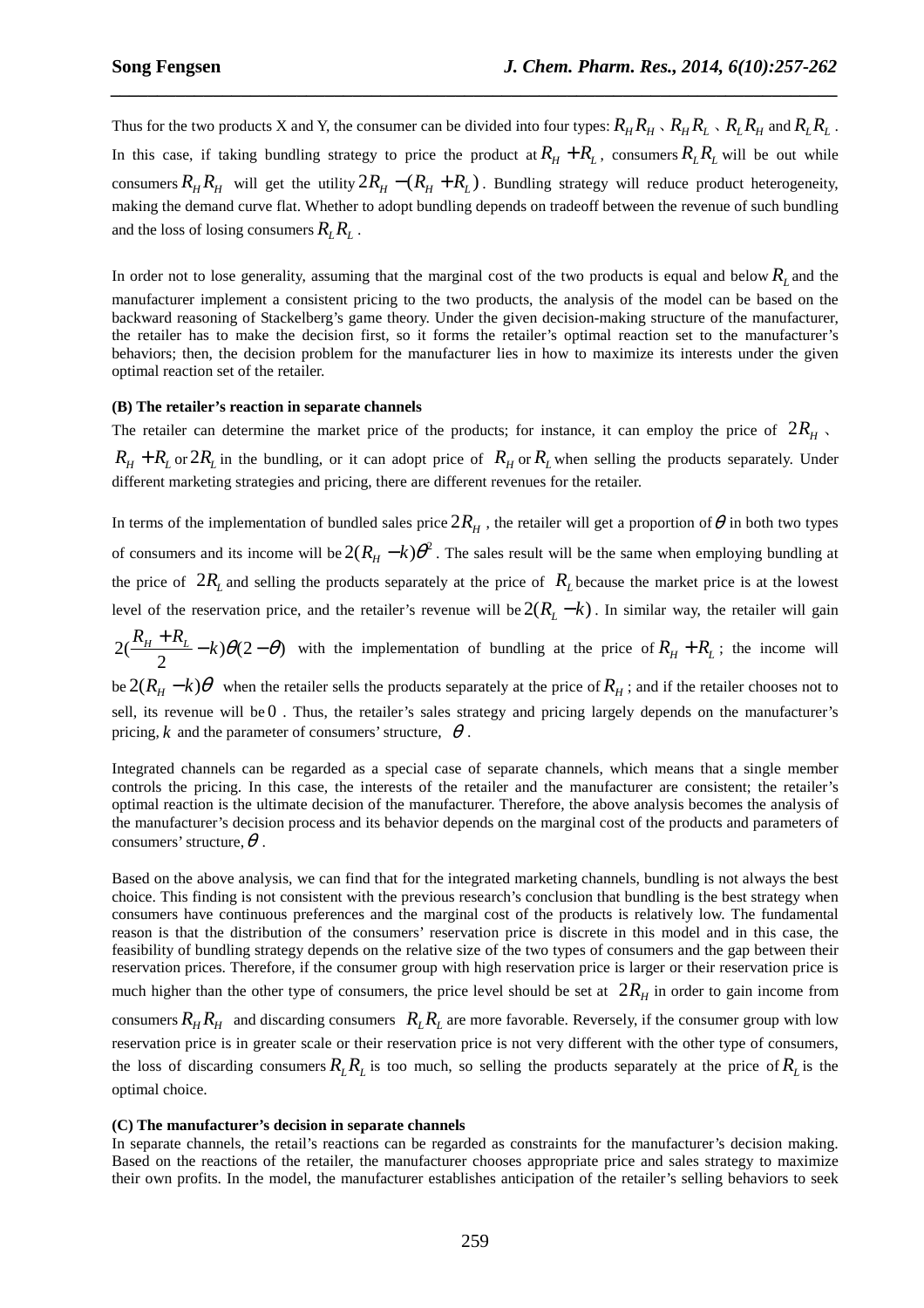the highest sales price in the channel.

For example, in order to induce the retailer to sell the two products separately at the price of  $R_H$ , the most profitable pricing is  $k^* = 2\theta k$  for the manufacturer. Taking into account of the retailer's behavior, the optimal pricing for the manufacturer is  $k^* = R_H$ . Similarly, when the retailer takes bundling at the price of  $R_H + R_L$ , the optimal pricing for the manufacturer is  $k^* = \frac{(R_H + R_L)(2-\theta) - 2}{2}$  $2(1-\theta)$  $k^* = \frac{(R_H + R_L)(2 - \theta) - 2R_H}{(R_H + R_L)(2 - \theta)}$ θ  $=\frac{(R_{H}+R_{L})(2-\theta) \frac{2}{\epsilon}$  (b)  $2R_H$  ; when the retailer adopts bundling at the price of  $2R_L$  or  $-\theta$ ) sells the products separately at the price of  $R_L$ , the optimal pricing for the manufacturer is  $k^* = \frac{2R_L - (R_H + R_L)\theta(2-\theta)}{2(1-\theta)^2}$  $2(1-\theta)$  $k^* = \frac{2R_L - (R_H + R_L)\theta(2-\theta)}{2(1-\theta)^2}$ θ  $=\frac{2R_L-(R_H+R_L)\theta(2-1)}{2(1-\theta)^2}$ − . Therefore, the manufacturer can compare the revenue with different pricing,

*\_\_\_\_\_\_\_\_\_\_\_\_\_\_\_\_\_\_\_\_\_\_\_\_\_\_\_\_\_\_\_\_\_\_\_\_\_\_\_\_\_\_\_\_\_\_\_\_\_\_\_\_\_\_\_\_\_\_\_\_\_\_\_\_\_\_\_\_\_\_\_\_\_\_\_\_\_\_*

and this comparison depends on the value of parameters  $R_H$ ,  $R_L$  and  $\theta$ .

#### **(D) The equilibrium in separate channels**

We can conclude the equilibrium in separate channels through the above analysis of behaviors of consumers, the retailer and the manufacturer. Since the model adopts the backtracking reasoning method and the behaviors depend on values of the parameters, the equilibrium possesses the following characteristics: when the value of  $(R_{H}, R_{L}, \theta)$  is

 $(R_{I}/R_{II} \leq (\theta[(4-\theta)(1-\theta)+\theta^{2}])/(1+(1-\theta)^{2})) \bigcap (R_{I}/R_{II} \leq (2-\theta^{2})/(2-\theta)^{2})$ , the optimal pricing for the manufacturer is  $R_H$  and the profit is  $2R_H\theta$ , the pricing for the retailer is  $R_H$  and the profit is 0, the market demands products at a proportion of  $\theta$ .

In fact, for the retailer, the values condition of  $(R_H, R_L, \theta)$  to price the bundling products at  $R_H + R_L$  is very harsh unless  $\theta$  is high or the ratio of  $R_L/R_H$  is large. The reason is that when  $R_L/R_H$  is large, pricing  $R_H + R_L$  may attract part of consumers  $R_H R_L$  and consumers  $R_L R_H$  to offset the loss of abandoning consumers  $R_L R_L$  that bundling brings; and when  $\theta$  is high, the proportion of consumers  $R_L R_L$  is small, so the loss will not be large even if the retailer abandons them. Despite the harsh condition, the bundling is still important. When the value of  $(R_H, R_L, \theta)$  meets the condition, bundling is still the best choice for the retailer.

To sum up, the market equilibrium has the following situations:

(1) If the reservation prices of the two types of consumers are relatively close and  $\theta$  of consumers with high reservation price possesses a low proportion, the optimal pricing for the manufacturer is  $k^* = \frac{2R_L - (R_H + R_L)\theta(2-\theta)}{2(1-\theta)^2}$  $2(1-\theta)$  $k^* = \frac{2R_L - (R_H + R_L)\theta(2-\theta)}{R_H - R_L^2}$ θ  $=\frac{2R_L-(R_H+R_L)\theta(2-1)}{2(1-\theta)^2}$ − . At the same time, the optimal strategy for the retailer is to sell the two

products separately at the price of  $R_L$  or to adopt bundling at the price  $2R_L$ , and in this way, the retailer is able to target the entire market with a profit of  $(\theta(2-\theta)(R_H - R_L))/(1-\theta)^2$ .

(2) If the gap between the reservation prices of the two types of consumers is relatively large and  $\theta$  of consumers with high reservation price possesses a high proportion, the manufacturer is better to price the products at  $k = R$ <sub>*H*</sub>. Then the retailer will choose to sell the products separately at the price of  $R$ <sup>*H*</sup> to simply keep the consumers with high reservation price. The total market demand for the product is at a proportion of  $\theta$ , and the retailer's profit is 0.

(3) If the reservation prices of the two types of consumers are close and  $\theta$  of consumers with high reservation price possesses a high proportion, the manufacturer will price the products at  $k = ((R<sub>H</sub> + R<sub>L</sub>)(2 - \theta) - 2R<sub>H</sub>) / 2(1 - \theta)$ , and the retailer will choose to implement bundling at the price of  $R_H + R_L$ , so part of consumers holding low reservation price for both products are excluded. The market demands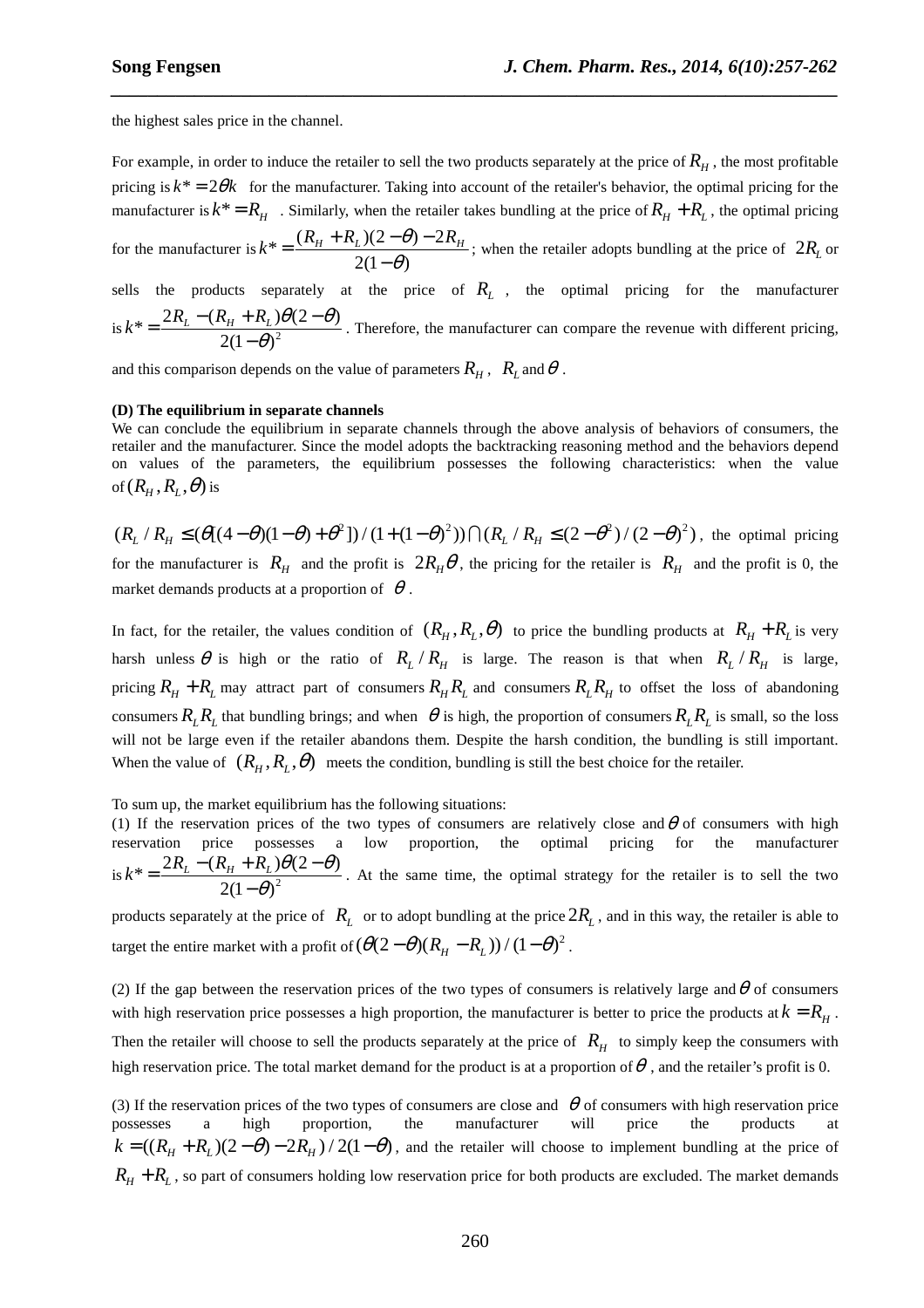combination products at a proportion of  $\theta(2-\theta)$ , and the profit for the retailer is  $\theta(2-\theta)(R_H - R_L)/(1-\theta)$ .

*\_\_\_\_\_\_\_\_\_\_\_\_\_\_\_\_\_\_\_\_\_\_\_\_\_\_\_\_\_\_\_\_\_\_\_\_\_\_\_\_\_\_\_\_\_\_\_\_\_\_\_\_\_\_\_\_\_\_\_\_\_\_\_\_\_\_\_\_\_\_\_\_\_\_\_\_\_\_*

In situation (1), if the manufacturer attempts to take up the entire market, it has to sacrifice part of the profits to the retailer, so the retailer will set an appropriate market price which will not driven out part of consumers holding low reservation price. The reason for the manufacturer's unwillingness to exclude those consumers is that they take up a relatively large proportion. In situation (2), customers with low reservation price are no longer so important because their proportion is small, and thus the manufacturer only focuses on consumers with high reservation price. In situation (3), the reservation prices of the two types of consumers are relatively close, so the manufacturer prefers bundling, increases the bundling price and excludes some of the consumers with low reservation price.

#### **(E) Analysis for pure bundling strategy**

In the pure bundling strategy, the retailer are restricted to choose bundling to sell the two products, but the retailer can select a bundling price among  $2R_H$ ,  $R_H + R_L$  and  $2R_L$ . Although the bundling strategy is guaranteed, but the price that the manufacturer offers to the retailer is limited; otherwise it will affect the market demand. It is worth noting that, for the integrated sales channels, pure bundling strategy will not have any impact because bundling is an internalized feature of the channel structure.

As mentioned earlier, the manufacturer will develop the most profitable strategy based on the retailer's optimal reactions; namely, given the retailer's specific reaction, the manufacturer will seek the highest price. Based on the comparison of profits under a variety of decisions, the manufacturer can choose the best strategy, and of course, this also depends on the different values of the parameters.

In the pure bundling strategy, there are two dimensions in investigation of profits: one is profits for the entire channel, and the other is the manufacturer's profit. The manufacturer expects the profits for the entire channel as high as possible, but of course, it must be based on the prerequisite that its own profits should be protected. When the entire channel implements bundling at the price of  $R_H + R_L$ , the results can be achieved through separate channels. So, the manufacturer's enforced pure bundling strategy can be realized, but the manufacturer must ensure that the market price will achieve the level of  $R_H + R_L$  to gain the maximum profits. The most direct way for the

manufacturer is to sell the products to the retailer at the price of  $R_H + R_L$ , and then ask the retail to sell the products at the same price in the market just as the case of the integrated channel; however, it is impossible because the retailer will not choose like that. Although the retailer must implement bundling, it can choose a price between  $2R_H$  and  $R_H + R_L$  to make higher profits. When the manufacturer's pricing is higher than  $R_H + R_L$ , the retailer will choose a market price of  $2R_H$  which is higher than the price corresponding with the maximum profits of the channel, and then the market demand will be less than the manufacturer's optimal level. To ensure that the retailer sells the products at the price of  $R_H + R_L$ , the manufacturer have to lower the pricing towards the retailer, but in this way, it is impossible for the manufacturer to obtain profits of the entire channel. Therefore, the optimal solution for the integrated channel cannot be achieved in the model, even though the retailer must implement bundling strategy.

In the pure bundling strategy, the market equilibrium can be described as follows:

(1) The situation is consistent with the previous analysis of separate selling. When the proportion of consumers with high reservation price is large or the gap between the reservation prices of the types of consumers is big, it is more beneficial for the retailer to sell the products separately. Reversely, if the proportion of consumers with high reservation price is small or the reservation prices of the types of consumers is close, the retailer tends to implement bundling and the manufacturer's pricing will induce the retailer to price the products at  $2R_{\rm L}$  .

(2) It is possible for the manufacturer and the retailer to adopt bundling simultaneously. When given powers to limit the retailer's sales method, the manufacturer will tend to adopt bundling and to set a reasonable price in order to induce the retailer to implement bundling at a reasonable market price. Compared with the situation which allows the retailer to sell the products separately, it is more likely that bundling at the price of  $R_H + R_I$  will become the optimal strategy, and the situation is consistent with that in the integrated channel.

### **CONCLUSION**

By building the game model which includes manufacturers, retailers and consumers and combining market